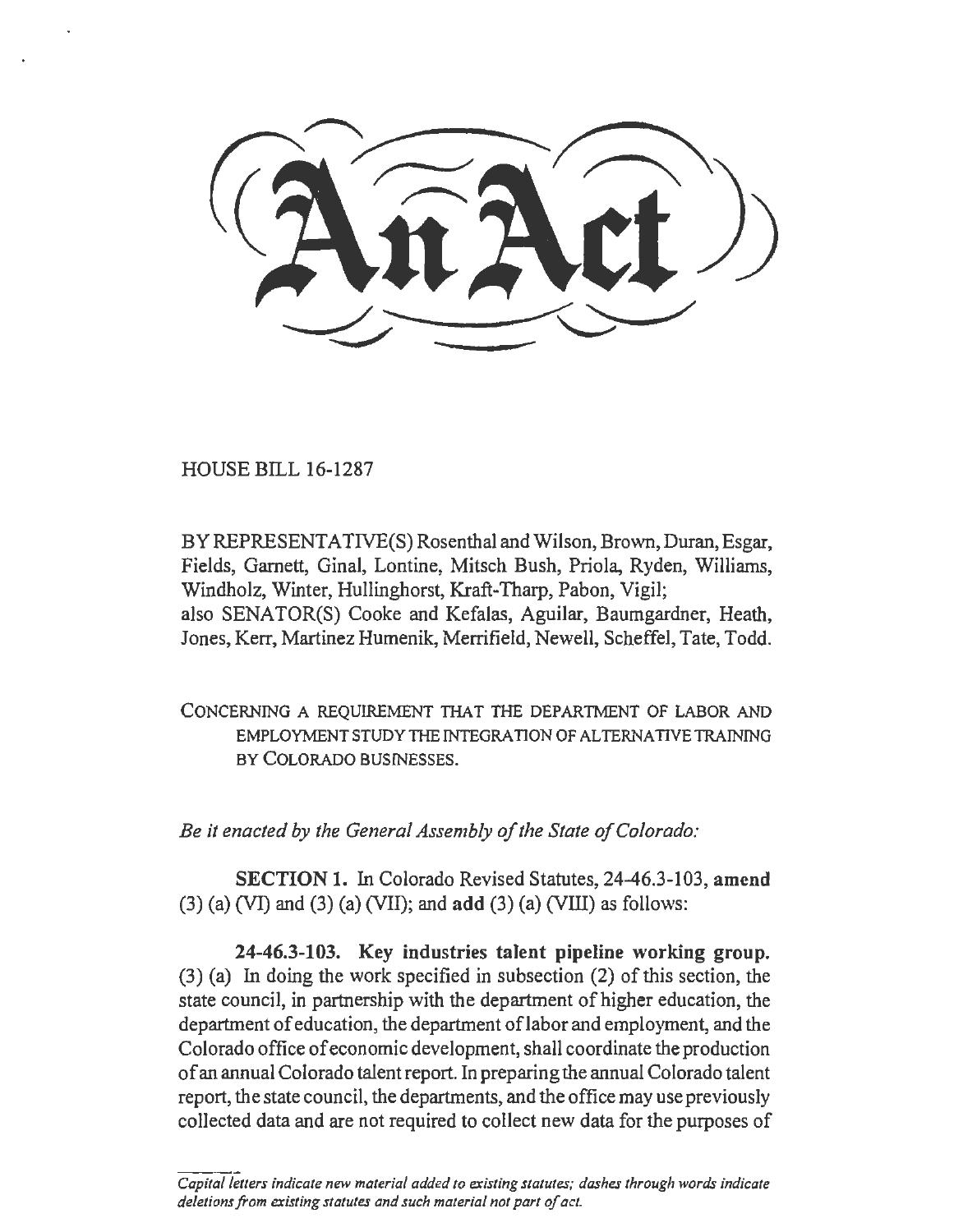the report. The talent report shall:

(VI) Include recommendations related to advancing talent pipeline and career pathways development; and

(VII) Include recommendations regarding the alignment and consistency of data nomenclature, collection practices, and data-sharing. THE RECOMMENDATIONS SHALL NOT ALLOW THE DISCLOSURE OF TilE PERSONALLY IDENTIFIABLE INFORMATION OF A STUDENT ENROLLED IN KINDERGARTEN OR ONE OF GRADES ONE THROUGH TWELVE WITHOUT INFORMED WRITTEN PERM1SSION FROM THE STUDENT'S PARENT OR LEGAL GUARDIAN. THE RECOMMENDATIONS MAY DISCLOSE DE-IDENTIFIED, ANONYMOUS, ORAGGREGA TEKINDERGARTEN-THROUGH-TWELFTH-GRADE STUDENT DATA WITHOUT PERMISSION FROM A PARENT OR LEGAL GUARDIAN.

(VIII) INCLUDE THE REPORT AND RECOMMENDATIONS FROM THE DEPARTMENT OF LABOR AND EMPLOYMENT REGARDING PRE-APPRENTICESHIP AND APPRENTICESHIP IN COLORADO, PREPARED AS REQUIRED BY SECTION 8-15-101, C.R.S.

SECTION 2. In Colorado Revised Statutes, recreate and reenact, with amendments, article 15 of title 8 as follows:

8-15-101. Pre-apprenticeship and apprenticeship study-report and recommendations - definitions - repeal. (1) NOT LATER THAN JULY 1, 2017, TilE DEPARTMENT SHALL REVIEW EMPLOYER AND EMPLOYEE REQUIREMENTS, SERVICES, PROCESSES, BENEFITS, AND OTHER REGULATIONS WITHIN THE DEPARTMENT THAT MAY IMPACT THE ESTABLISHMENT OR INTEGRATION OF PRE-APPRENTICESHIPS AND APPRENTICESHIPS INTO COLORADO BUSINESSES, INCLUDING BUT NOT LIMITED TO A REVIEW OF EXISTING RULES OF TilE FOLLOWING DIVISIONS IN THE DEPARTMENT:

- (a) THE DIVISION OF UNEMPLOYMENT INSURANCE;
- (b) THE DIVISION OF WORKERS' COMPENSATION; AND
- (c) THE DIVISION OF LABOR.

(2) AFTER COMPLETING THE REVIEW REQUIRED BY SUBSECTION  $(1)$ OF THIS SECTION, THE DEPARTMENT SHALL PREPARE A REPORT AND

## PAGE 2-HOUSE BILL 16-1287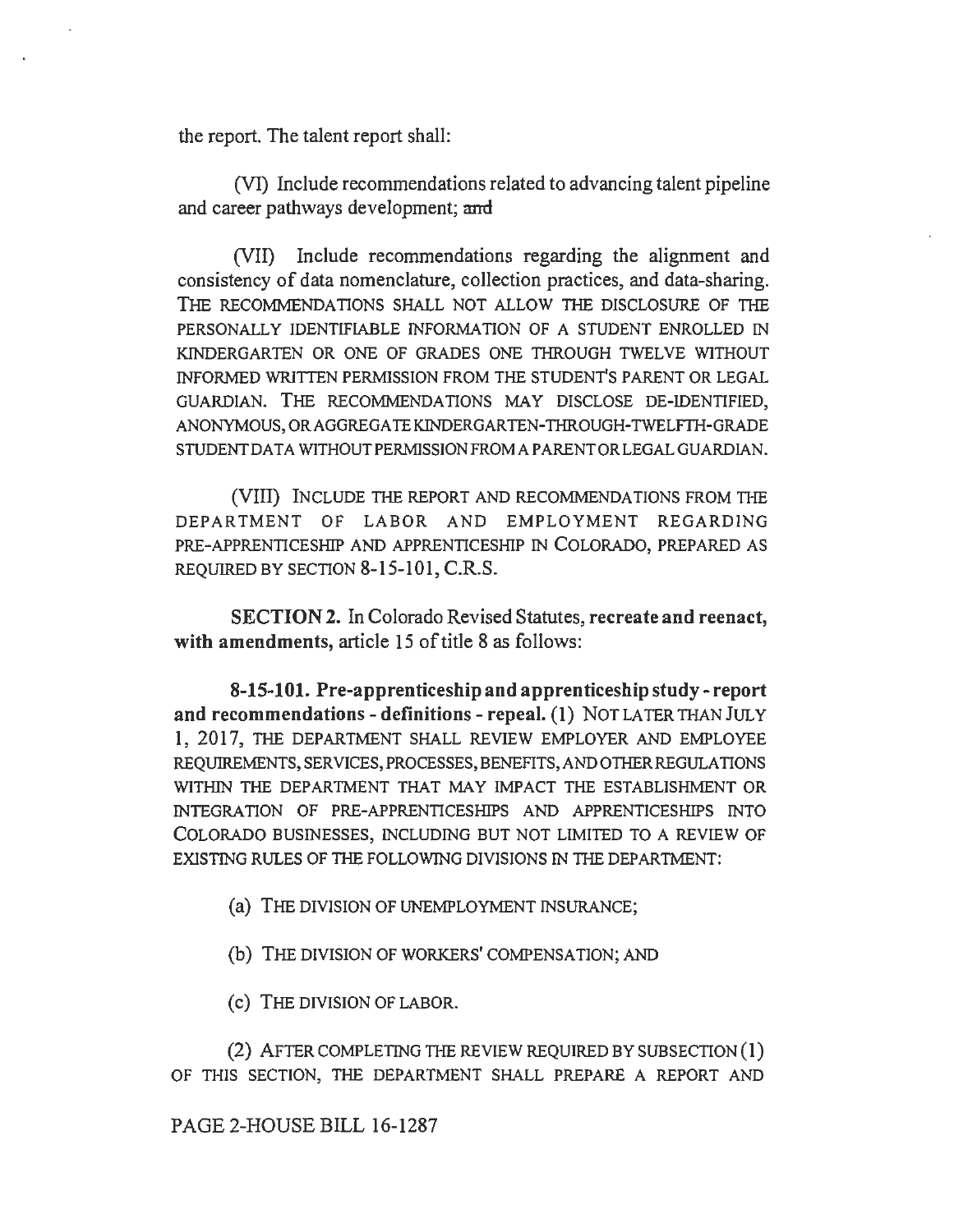ASSOCIATED RECOMMENDATIONS.

(3) AFTER ALLOWING FOR A PERIOD OF PUBLIC COMMENT OF NOT FEWER THAN FIFTEEN DAYS, THE DEPARTMENT SHALL SUBMIT THE REPORT AND RECOMMENDATIONS TO:

(a) THE SENATE COMMITTEE ON BUSINESS, LABOR, AND TECHNOLOGY OR ITS SUCCESSOR COMMITTEE;

(b) THE HOUSE OF REPRESENTATNES COMMITTEE ON BUSINESS AFFAIRS AND LABOR OR ITS SUCCESSOR COMMITTEE; AND

(c) THE STATE WORKFORCE DEVELOPMENT COUNCIL FOR INCLUSION IN THE ANNUAL COLORADO TALENT REPORT, DESCRIBED IN SECTION 24-46.3-103 (3) (a), C.R.S.

(4) FOR PURPOSES OF TIIIS SECTION:

(a) "DEPARTMENT" MEANS THE DEPARTMENT OF LABOR AND EMPLOYMENT.

(b) "PRE-APPRENTICESHIP AND APPRENTICESHIP" MEANS A PROGRAM AS DEFINED BY THE STATE COUNCIL, THE DEPARTMENT, OR TIIE UNITED STATES DEPARTMENT OF LABOR.

(5) THIS SECTION IS REPEALED, EFFECTIVE JULY 1, 2017.

SECTION 3. Act subject to petition- effective date. This act takes effect at 12:01 a.m. on the day following the expiration of the ninety-day period after final adjournment of the general assembly (August 10, 2016, if adjournment sine die is on May 11, 2016); except that, if a referendum petition is filed pursuant to section 1 (3) of article V of the state constitution against this act or an item, section, or part of this act within such period, then the act, item, section, or part will not take effect unless